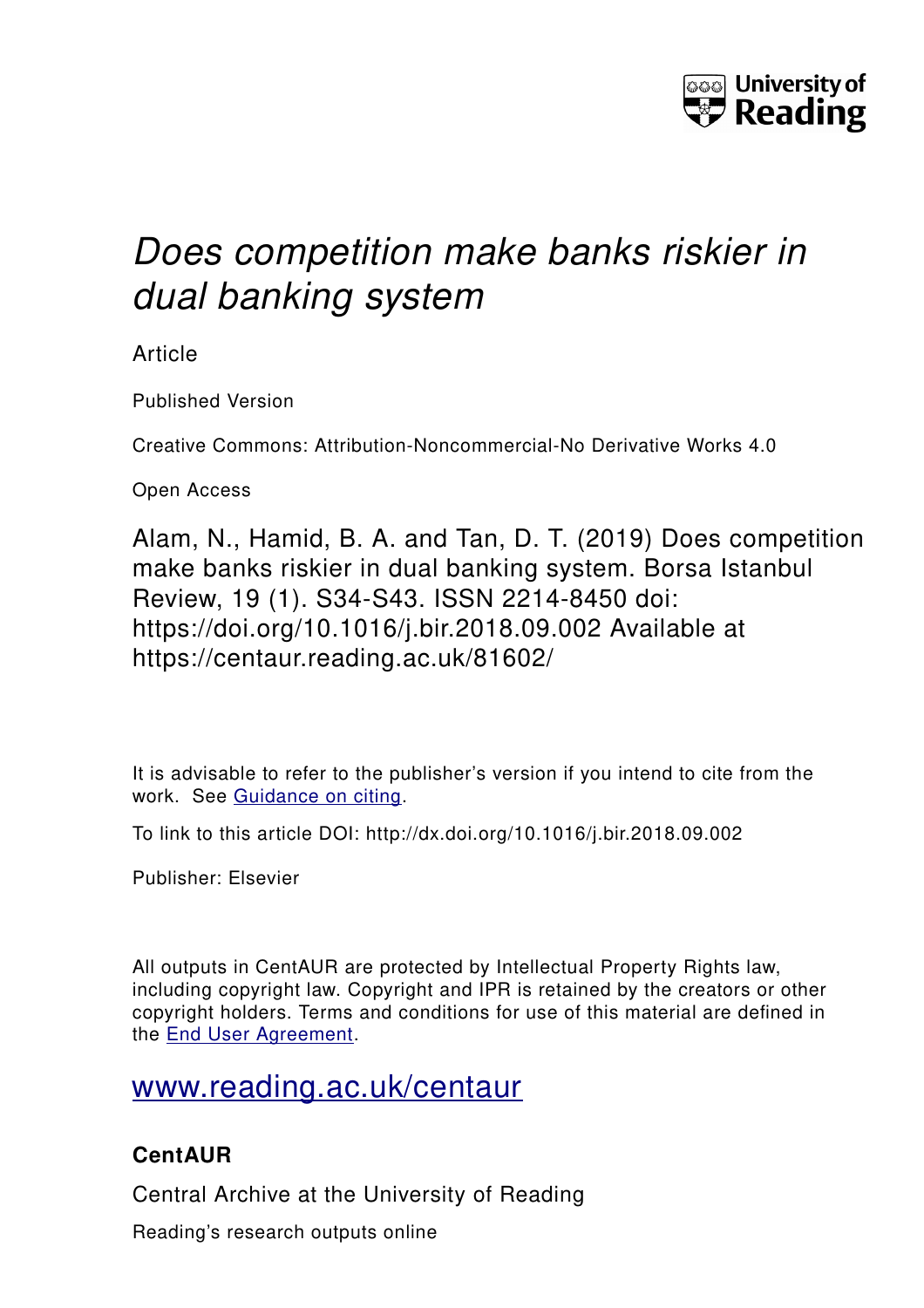



Available online at [www.sciencedirect.com](www.sciencedirect.com/science/journal/22148450)

## Borsa \_ Istanbul Review

[Borsa](https://doi.org/10.1016/j.bir.2018.09.002) İ[stanbul Review 19-S1 \(2019\) S34](https://doi.org/10.1016/j.bir.2018.09.002)-[S43](https://doi.org/10.1016/j.bir.2018.09.002) [http://www.elsevier.com/journals/borsa-istanbul-review/2214-8450](http://http://www.elsevier.com/journals/borsa-istanbul-review/2214-8450)

Full Length Article

### Does competition make banks riskier in dual banking system?

Nafis Alam<sup>a,\*</sup>, Baharom Abdul Hamid<sup>b</sup>, Dyi Ting Tan<sup>c</sup>

a Henley Business School, University of Reading Malaysia, Persiaran Graduan, Kota Ilmu, Educity, Iskandar Puteri, 79200 Johor Bahru, Malaysia <sup>b</sup> International Centre for Education in Islamic Finance (INCEIF), Lorong Universiti A, 59100 Kuala Lumpur, Malaysia <sup>c</sup> Nottingham University Business School, University of Nottingham Malaysia Campus, Jalan Broga, 43500, Semenyih, Selangor, Malaysia

> Received 30 April 2018; revised 25 July 2018; accepted 28 September 2018 Available online 3 October 2018

#### Abstract

This paper investigates competition and risk-taking behaviour of Islamic banks taking a sample of 59 Islamic banks and 149 conventional banks from 10 highly developed Islamic banking countries between 2006 and 2016. The level of competitiveness between the two types of banks is determined using Lerner index and estimations show that Islamic banks have lower market power than conventional banks. After controlling all the bank and country-specific variables, the results show that competition and risk are positively related for the overall banking system and an the bank and country-specific variables, the results show that competition and risk are positively related for the overall banking system and<br>inversely related for Islamic banks which undoubtedly emphasize that inherent competitive market associated with fierce competition from conventional banks and its peers' reduce Islamic banks' risk-taking behaviour. Copyright © 2018, Borsa Istanbul Anonim Şirketi. Production and hosting by Elsevier B.V. This is an open access article under the CC BY-NC-ND license ([http://creativecommons.org/licenses/by-nc-nd/4.0/\)](http://creativecommons.org/licenses/by-nc-nd/4.0/).

#### JEL classification: G20; G21; G28

Keywords: Banking; Competition; Risk taking; Islamic banking; Regulation; Risk management

#### 1. Introduction

One of the interesting issues to look at in the banking literature is the contrast of risk-taking behaviour of different banks and the factors that cause the banks to adopt different structures of risk. According to [Saurina, Jimenez, and Lopez](#page-10-0) banks and the factors that cause the banks to adopt different<br>structures of risk. According to Saurina, Jimenez, and Lopez<br>[\(2007\)](#page-10-0), "excessive competition among banks could threaten the solvency of particular institutions and, at an aggregate  $(2007)$ , excessive competition among banks could infeated<br>the solvency of particular institutions and, at an aggregate<br>level, hamper the stability of the entire banking system", meaning bank failures always come together with an increased competition in the banking market. Hence, the effect of competition in banking-sector is one of the key determinants that impact on bank risk-taking. Nevertheless, existence theory and empirical evidence on this subject produced mixed and contradictory results.

\* Corresponding author.

Peer review under responsibility of Borsa Istanbul Anonim Şirketi.

The traditional view from the previous economic and finance literature hold that there is a positive relationship between the risks that banks take and the competition that the banks face ([Hellmann, Murdock,](#page-9-0) & [Stiglitz, 2000](#page-9-0); [Repullo,](#page-10-0) [2004;](#page-10-0) [Forssback](#page-9-0) & [Shehzad 2011\)](#page-9-0). It means that the incentive of banks to take on more risk is increased as competition increases. This relationship is based on this "competitionfragility view", which is also called "charter value hypothesis"<br>fragility view", which is also called "charter value hypothesis" increases. This relationship is based on this competition-<br>fragility view", which is also called "charter value hypothesis"<br>or "franchise value paradigm" ([Allen](#page-9-0) & [Gale, 2004](#page-9-0)). Charter or franchise value can be stated as the value of a bank being able to continue its business in the future ([Saurina et al., 2007\)](#page-10-0). Thus, the competition-fragility view assumes that banks in excessive competition banking systems are less concentrated and have less market power which will erode the charter values of the banks. Banks have less market power to extract the monopoly benefits from the charter values which will eventually lead them to take on more risks with riskier policies such as lowering the level of capital or acquire more credit risk in the loan portfolio, in order to maintain its former profits

E-mail addresses: [n.alam@henley.edu.my](mailto:n.alam@henley.edu.my) (N. Alam), [baharom@inceif.org](mailto:baharom@inceif.org) (B.A. Hamid), [dyiting91@hotmail.com](mailto:dyiting91@hotmail.com) (D.T. Tan).

<https://doi.org/10.1016/j.bir.2018.09.002>

<sup>2214-8450/</sup>Copyright © 2018, Borsa İstanbul Anonim Şirketi. Production and hosting by Elsevier B.V. This is an open access article under the CC BY-NC-ND license [\(http://creativecommons.org/licenses/by-nc-nd/4.0/\)](http://creativecommons.org/licenses/by-nc-nd/4.0/).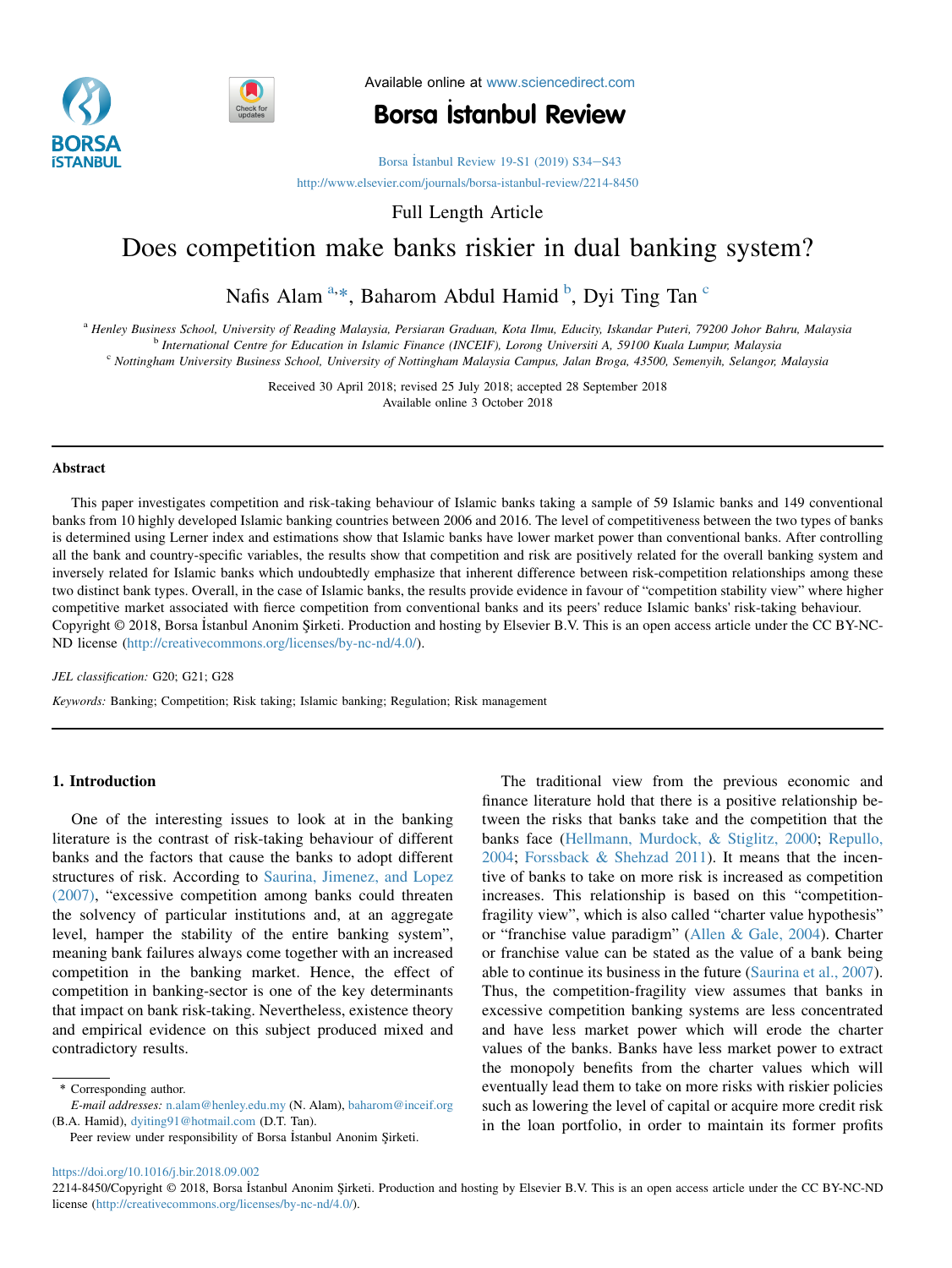([Keeley, 1990](#page-9-0)). This traditional competition-fragility view also assumes that bank competition occurs only in deposit market and contracting problems like moral hazard effects in which private information and borrowers' actions depend on the interest rates charged by banks do not occur under this view ([Boyd, De Nicolo](#page-9-0) & [Al Jalal 2006\)](#page-9-0).

Contrary to this view, a recent literature based on work by [Boyd](#page-9-0) & [De Nicolo, 2005; Boyd, De Nicolo](#page-9-0) & [Al Jalal 2009](#page-9-0) Contrary to this view, a recent interature based on work by<br>Boyd & De Nicolo, 2005; Boyd, De Nicolo & Al Jalal 2009<br>(the BDN model) which is also known as "competition-sta- $\frac{1}{2009}$  (the BDN model) which is also known as "competition-stability view" suggested that the risk-taking behaviour of banks and competition within the sector have a negative correlation. This correlation is based on the existence of the contracting problem; that the moral hazard problem occurs within the BDN model. The model is founded on the study and comparison of both deposit and loan market competition concurrently which is different from the traditional view which only analyzes the deposit market competition. The model suggests that reduced competition in banking-sector can lead to higher interest rates being passed onto the business loans.

According to this competition-stability view, the offset between stability in the banking sector and the competition implied According to this competition-stability view, the offset be-<br>tween stability in the banking sector and the competition implied<br>by the deposit market competition-based on "competitionby the deposit market competition based on "competition-<br>fragility view" could be eliminated by the loan market competition since the recent view incorporates both approaches. This recent view basically provides the only incentives to the banks to maintain the traditional asset side policies from the economic rents earned from the depositors. A "risk-shifting paradigm" proposed by this recent model indicates more competition in loan and deposit markets could promote the stability of the banking market by lowering the borrowers' default risk over the long run. A positive correlation between banks' overall default risk and banking concentration shown in empirical evidence hints that more competition in banking sector should be correlated with lesser bank risk-taking behaviour and thus create a greater bank stability provided by ([Boyd](#page-9-0) & [De Nicolo, 2005;](#page-9-0) [Boyd, De Nicolo](#page-9-0) & [Al Jalal 2006;](#page-9-0) [Boyd, De Nicolo](#page-9-0) & [Al Jalal](#page-9-0) [2009](#page-9-0) and [Nicolo et al., 2004](#page-10-0)).

The emergence of Islamic banking system as an alternative banking system has added another dimension to the competition theory within the dual banking system. The nature and scope of Islamic banks are different from the traditional banking system as Islamic banks are motivated towards a justified distribution of wealth and income which might warrant for additional risk-taking behaviour. In the dual banking system, Islamic banks do not only face competitions from their peers but also from their conventional counterparts. It is evident that Islamic banks are different from their conventional counterparts in terms of sources and uses of funds which will have an implication in their risk-taking behaviour. Islamic banks are also small in size and have fewer opportunities for diversification (due to religious nature of operation) adding more pressure to riskiness in the system. Even though some Islamic bank products are complex in nature, some business mechanisms and governance structures allow Islamic banks to undertake higher-risk transactions, achieve better performance, and maintain superior capitalization than conventional banks [\(Mollah, Hassan, Al Farooque,](#page-10-0) & [Mobarek, 2016](#page-10-0)).

The studies regarding the effects of competition on the bank risk-taking behaviour has always been focused on the conventional banks and lacks evidence for Islamic banks ([Beck, Demirguc-Kunt](#page-9-0) & [Levine, 2006;](#page-9-0) [Berger, Klapper,](#page-9-0) & [Turk-Ariss, 2009;](#page-9-0) [Demsetz, Saidenberg,](#page-9-0) & [Strahan, 1996;](#page-9-0) [Keeley, 1990;](#page-9-0) [Marcus, 1984](#page-10-0); [Saurina et al., 2007](#page-10-0)). There are ample evidence in the conventional banking system which shows that systematic crisis is more evident in the countries where banks are concentrated and have less competition ([Beck, Demeirguc-Kunt, Levine, 2006;](#page-9-0) [Schaeck, M. Cihak, S;](#page-10-0) [Wolfe, 2009\)](#page-10-0). On the other hand, studies also observed the existence of the trade-off between competition and stability ([Jimenez et al., 2013](#page-9-0); [Fung](#page-9-0)áč[ov](#page-9-0)á, Solanko, Weill, 2014; Leroy & [Lucotte, 2017\)](#page-9-0).

Even though there are some of the empirical studies comparing the market power between Islamic banks and their conventional competitors, those studies did not put much focus on how competition may impact risk-taking among Islamic banks. Despite the reality that Islamic banks grow rapidly in today's economy, there is little systematic and regular analysis and studies on the topic of the impact competition have on bank-risk taking among Islamic banks. Majority of the previous studies only focused on the comparison of banking performance, such as the comparison of cost-profit efficiency and financial stability in dual-banking systems, for example, studies provided by [\(El-Gamal](#page-9-0) & [Inanoglu, 2005](#page-9-0); [Cihak](#page-9-0) & [Hesse, 2008](#page-9-0) and [Alam, 2012\)](#page-9-0). Although studies conducted by [Weill \(2011\)](#page-10-0) or [Sahut, Mili,](#page-10-0) [and Krir \(2011\)](#page-10-0) focused on the comparison of market power between Islamic and conventional banks; but these studies did not cover any association between competition and risk-taking behaviour among Islamic banks. Only in the last couple of years, there has been a growing interest in the topic specially in the context of the dual banking system. [Gonzalez, Razia, Milagros,](#page-9-0) & [Sestayo, 2017](#page-9-0) using a sample of MENA banks found that the increase in the competitive environment leads to a decline in the financial stability of the banking system. Authors further highlighted that the non-Gulf banking system had lower competition and thus higher efficiency which is in contrast to the Gulf banking system. While [Noman, Gee,](#page-10-0) & [Isa, 2017](#page-10-0) found a strong support for competition-stability theory in ASEAN banking system. The study further emphasized that larger banks are more efficient leading to the more stable financial system. However, [Kabir and Worthington \(2017\)](#page-9-0) found contrasting results. In their studies involving the dual banking system, they found that market power has a positive impact on the stability of both conventional and Islamic banks thus supporting the competition-fragility hypothesis. A more detailed literature on the stability issue within Islamic banking can be also found in [Hassan and Aliu, 2018.](#page-9-0)

Hence, it is not surprising that the effects that competition has on bank-risk taking behaviour in Islamic banking concepts are in a grey zone with unexplored questions. This topic still remains ambiguous in theory and empirically under investigations even though there are relatively large amounts of literature in conventional banks. Additionally, the conflicting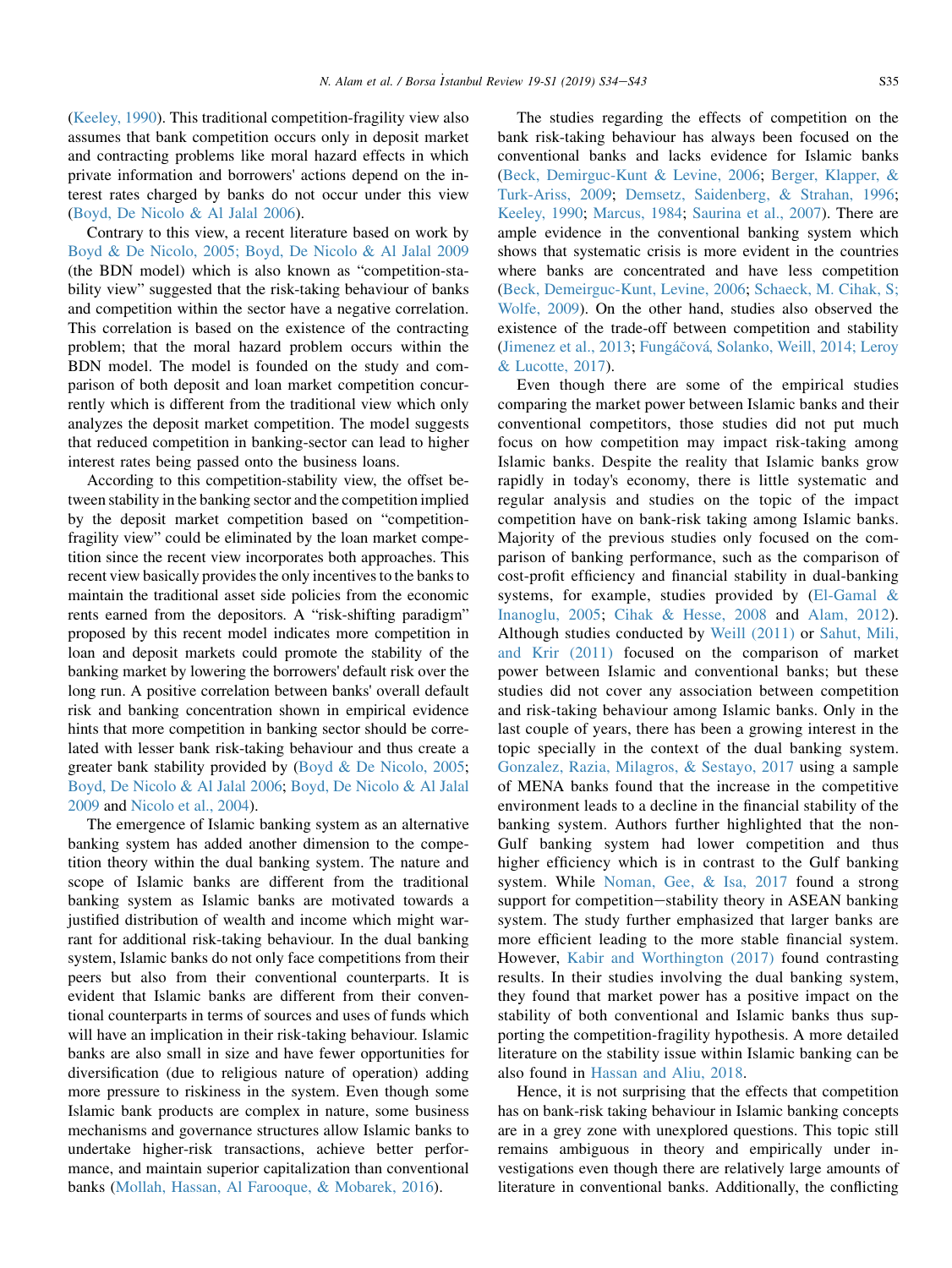<span id="page-3-0"></span>results in the Islamic banking literature make difficult to know whether modification of competition policy and effective competition between financial intermediaries in the dual banking system could constitute an alternative means of improving financial stability.

#### 2. Methodology

There are several well-established tools in measuring the bank competitiveness in the banking literature, for instance, [Panzar-Rosse \(1987\)](#page-10-0) H-statistics which often known as PR-H statistic, the Lerner index by [Lerner \(1934\)](#page-9-0), the concentration ratio (CR) as well as the Herfindahl-Hirschman index (HHI index). For this study, we will use the Lerner index to reveal the level of market power when assessing monopoly pricing power. Lerner index has an advantage against Panzar-Rosse Hstatistic or HHI where the index is not a long-run equilibrium measure of competition and can be computed at each point of time ([Berger et al., 2009;](#page-9-0) [Sahut et al., 2011](#page-10-0)). Several recent studies have used Lerner index in measuring the bank competition, for instance, studies by [\(Berger et al., 2009;](#page-9-0) [Forssback](#page-9-0) & [Shehzad 2011](#page-9-0); [Ireta, 2012](#page-9-0); [Sahut et al., 2011;](#page-10-0) [Saurina et al., 2007;](#page-10-0) [Weill, 2011\)](#page-10-0). It is defined as the difference between price and marginal cost, divided by price. To calculate the Lerner index, a translog cost function will be first estimated by constrained linear regression, imposing symmetry and linear homogeneity restrictions ([Forssback](#page-9-0) & [Shehzad](#page-9-0) [2011\)](#page-9-0). The cost function is shown as follows:

$$
\ln TC_{it} = \alpha_0 + \alpha_1 \ln Y + \frac{1}{2} \alpha_2 (\ln Y^2) + \sum_{j=1}^3 \beta_j \ln w_{jit} + \sum_{j=1}^3 \times \sum_{k=1}^3 \beta_{jk} \ln w_{jit} \ln w_{kit} + \sum_{j=1}^3 \gamma_j \ln Y \ln w_j + \epsilon_{it}
$$
\n(1)

where TC denotes total costs, Y denotes one output (total assets),  $w_{ik}$  (w<sub>1</sub>, w<sub>2</sub> and w<sub>3</sub>) indicate three input prices (i.e. price of labour, price of physical capital and price of borrowed funds).

The estimated coefficients derived from the cost function are then used to calculate the marginal cost (MC). The derivative of the logarithm of total cost with respect to the logarithm of output is calculated using the cost function in Equation (1). Thus, the estimation of marginal cost is based on the cost function presentation. The translog cost function is estimated with one output (total assets) and three input prices (price of labour, price of physical capital and price of borrowed funds) as already mentioned above. Marginal cost is then given by:

$$
MC_{it} = \frac{TC_{it}}{y_{it}} \left[ \alpha_1 + \alpha_2 \ln y_{it} + \sum_{j=1}^3 \gamma_j \ln w_{jit} \right]
$$
 (2)

Finally, once the marginal cost is estimated and price of output is calculated, Lerner index for each bank and year can

be calculated in order to obtain a direct measure of bank competition [\(Berger et al., 2009](#page-9-0); [Forssback](#page-9-0) & [Shehzad 2011;](#page-9-0) [Ireta, 2012](#page-9-0); [Sahut et al., 2011;](#page-10-0) [Weill, 2011](#page-10-0)). The Lerner index indicates the proportion by which price above marginal cost, and is calculated as:

$$
Lerner index_{it} = \frac{P_{TAit} - MC_{TAit}}{P_{TAit}} \tag{3}
$$

where  $P_{T A i t}$  is the price of banking outputs for bank i at time t,  $MC_{it}$  is the marginal costs for bank i at time t.

The resulting Lerner index  $_{it}$  is averaged over time under the study for each bank i. It takes values between 0 and 1. When price equal to marginal cost; the Lerner index tends towards zero and the banks are said in a purely competitive market and no pricing power. When the index is high and tends towards one, reflecting there is a high mark-up of price above marginal cost; hence, the banks have a monopoly power and the market power is increased. Generally, Lerner  $index = 0$  indicates perfect competition in a market; whereas Lerner index  $= 1$  indicates monopoly in a market. As stated by Formulated by married the specific competition in a market, whereas<br>Lerner index = 1 indicates monopoly in a market. As stated by<br>[Forssback](#page-9-0) & [Shehzad \(2011\)](#page-9-0), Lerner index is an "opposite measure of competition where a high Lerner index implies **POISSORCK & SHEILY**<br>measure of competition".

#### 3. Data and sample

Once the competition index of each bank in each year is computed, the next step is examining the effects competitiveness have on banks' risk-taking behaviour. Given the consideration of both theoretical and empirical literature mentioned above, this paper uses the framework to evaluate the correlation between competition and risk by basing on the works proposed by [\(Alam, 2014;](#page-9-0) [Berger et al., 2009;](#page-9-0) [Forssback](#page-9-0) & [Shehzad 2011;](#page-9-0) [Saurina et al., 2007\)](#page-10-0).

The sample used in this study consists of banks in 10 countries which is mainly located in Gulf Cooperation Council (GCC) and South East Asia (SEA): Bahrain, Bangladesh, Indonesia, KSA, Kuwait, Malaysia, Pakistan, Qatar, Turkey and UAE. The number of observation for Islamic banks is 472 and for conventional banks is 1192. The total bank-year observations stand at 1664. These countries are chosen as the sample in this study because due to the fact that these 10 countries especially Indonesia, KSA, Malaysia, Qatar, Turkey, UAE (refer as QISMUT) together with Bahrain hold twothirds of Islamic banking assets in the world, [\(EY report,](#page-9-0) [2016\).](#page-9-0) Banking data has been taken from the Bankscope database over the period  $2006-2016$ . Additionally, a number of bank-specific and country-specific macroeconomic variables as well as regulatory variables are used to examine the risk-competition relationship.

The risk proxy used as the dependent variable in the main regression in Equation [\(4\)](#page-4-0) is a loan-loss reserve (LLR). Loan loss reserve as a fraction of gross loan has been used as the proxy of asset risk, such as studies by [\(Alam, 2012](#page-9-0); [Dick,](#page-9-0) [2006;](#page-9-0) [Forssback](#page-9-0) & [Shehzad 2011](#page-9-0); [Shaffer, 1998\)](#page-10-0). Higher loan-loss reserve indicates that banks have a greater risk in the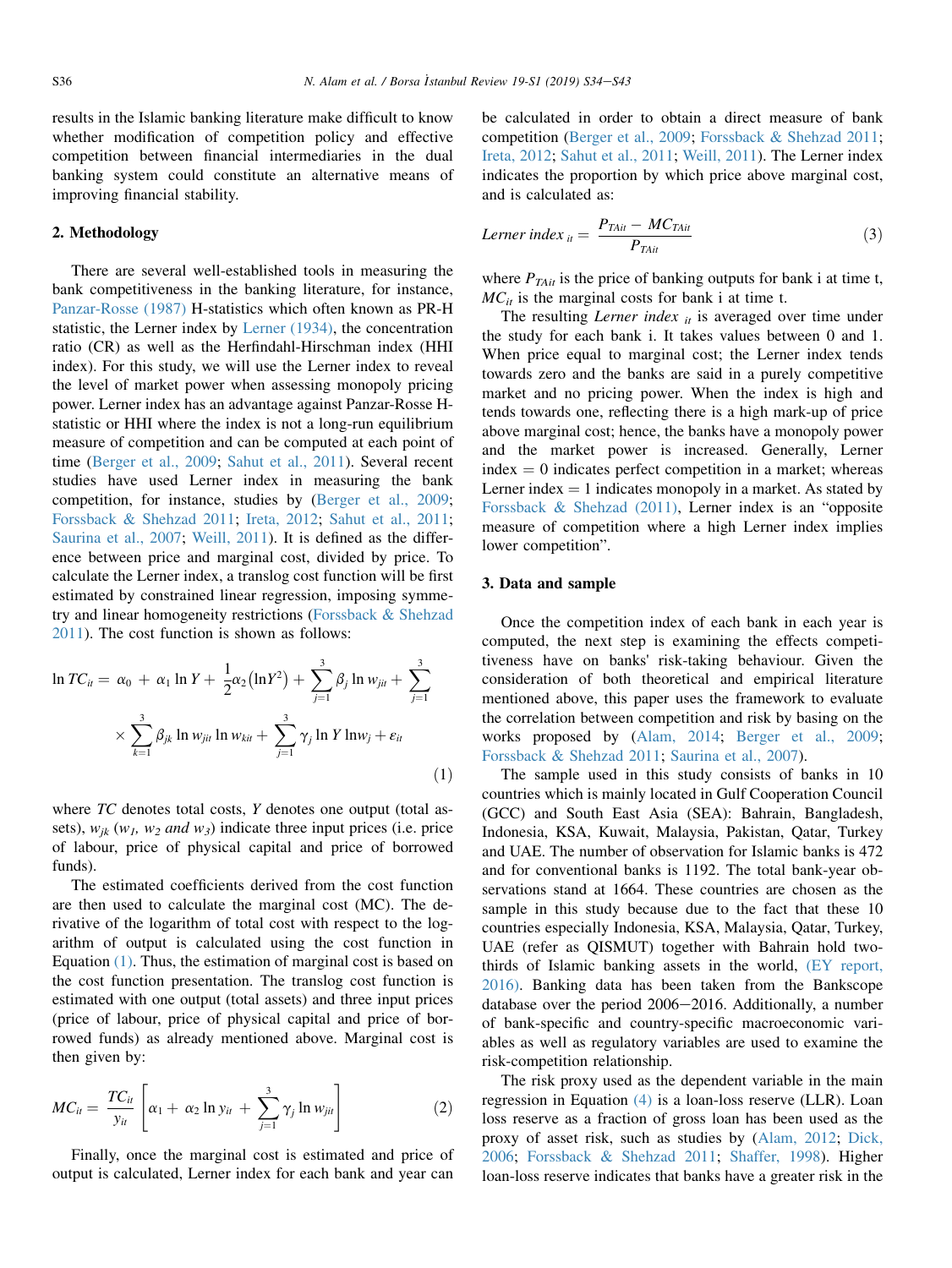<span id="page-4-0"></span>future. To check the robustness of the findings we also use non-performing loans (NPL) as a measure of bank risk. NPL, the ratio of nonperforming loans to gross loan is a measure of loan portfolio quality and contain information on bank risk not captured by traditional measures of risk ([Berger](#page-9-0) & [DeYoung,](#page-9-0) [1997](#page-9-0)).

 $MP_{it}$  is the market power of the bank calculated using the Lerner index. B is a vector of bank-specific factors which includes size of the bank measured as the natural log of total assets (TA), the ratio of equity over total assets (the capitalization ratio) (ETA), the return on average assets (ROAA), the ratio of net loans to total assets (NLTA), the ratio of cost to income (CI).

M is a vector of macro factors and is included in the main regression to take account of the broad banking system differences across the countries in the sample. The average annual growth rate of gross domestic product per capita  $(\Delta GDP)$  is a variable that is used to control for each country's economic performance. Another country-specific variable is the average annual growth rate of consumer price index (CPI). Similar to GDP per capita, consumer price index is often the most frequently used statistics for identifying a country's inflation or deflation. The demands for the financial products depend on the level of economic activity in each country and thus, it is also important to control for consumer price index variable when analysing the risk-competition relationship.

The REG factor represents the level of banking regulation in the respective country. Regulatory variables such as supervisory power (SPOWER), capital requirements (CAPRQ), private monitoring (PRMONIT) and restrictions on bank activities (ACTR) taken from World Bank database as referred in ([Alam, 2014](#page-9-0); [Barth, Caprio](#page-9-0) & [Levine 2001,](#page-9-0) [2013;](#page-9-0) [Dick, 2006;](#page-9-0) [Jayaratne](#page-9-0) & [Strahan, 1998;](#page-9-0) [Repullo, 2004\)](#page-10-0), are included in the main regression due to the reasons that these variables may impact on bank risk-taking behaviour.

SPOWER is a measure of the power of the supervisory agencies. It is calculated on the basis of the answers to 14 questions indicating the extent to which supervisors can change the internal organizational structure of the bank and/or take specific disciplinary action against bank management and directors, shareholders, and bank auditors. Higher values of this variable indicate greater power of supervisory authorities to get involved in banking decisions. CAPRQ is an index of capital requirements, accounting for both initial and overall capital stringency. The former indicates whether the sources of funds counted as regulatory capital can include assets other than cash or government securities and borrowed funds. The latter indicates whether risk elements and value losses are considered while calculating the regulatory capital. CAPRQ can take values between 0 and 10 with higher values indicating more stringent capital requirements.

PRMONIT is an indicator of private monitoring that takes values between 0 and 12 with higher values indicating higher disclosure requirements and more incentives to increase private monitoring. [Barth et al., 2013](#page-9-0) provides evidence that regulations that enhance and facilitates private monitoring can significantly boost bank efficiency and reduce risk-taking.

ACTRS indicates the level of restrictions on the banks' activities. It can take values between 0 and 4 with higher values indicating higher restrictions. It is determined by considering whether securities, insurance, real estate activities and ownership of non-financial firms are unrestricted  $(=1)$ , permitted  $(=2)$ , restricted  $(=3)$  or prohibited  $(=4)$ . We construct an overall index by calculating the average value of all four activities.

 $D_{IB}$  is a dummy variable for an Islamic bank.  $D_{IB}$  is equal to one for Islamic bank and 0 for the conventional bank. By introducing the Islamic bank dummy in the model, it allows a comparative analysis that addresses the question of whether there is a significant difference between the risk-competition relationship of Islamic banks and conventional banks. Further, to examine whether there is the differential impact of each bank internal factors on the risk-taking of Islamic banks and conventional banks, the study introduces additional specification variable by including the interaction between Islamic bank dummy with each bank-specific variables. The  $D_{IB} * B_{it}$  is the interaction term between an Islamic bank dummy with each bank-specific variables that take the value of one for Islamic bank and 0 if otherwise. The interaction term gauge the difference between conventional and Islamic banks for the respective bank internal factors. By introducing the interaction term, the slope coefficients between the two banking systems can be differentiated [\(Gujarati](#page-9-0) & [Porter,](#page-9-0) [2009\).](#page-9-0) For instance, the effect of bank specific factors on risk taking in Islamic banks is measured as  $\beta_2 + \beta_6$ ; while for conventional banks, the effect is measured as  $\beta_2$ .  $\alpha$  is a bankspecific intercept, f is fixed effects controlling for unobserved heterogeneity across countries and years  $\varepsilon$  is the error term and I and t refer to bank and time respectively.

$$
LLR_{it} = \alpha_i + \beta_I MP_{it} + \beta_2 B_{it} + \beta_3 M_{jt} + \beta_4
$$
  
 
$$
REG_{it} + \beta_5 D_{IB} + \beta_6 D_{IB} * B_{it} + f_{it} + \varepsilon_{it}
$$
 (4)

$$
NPL_{it} = \alpha_i + \beta_l MP_{it} + \beta_2 B_{it} + \beta_3 M_{jt} + \beta_4 REG_{it} + \beta_5
$$
  
\n
$$
D_{IB} + \beta_6 D_{IB} * B_{it} + f_{it} + \varepsilon_{it}
$$
\n(5)

As shown in Table 1, the comparison of total numbers of both Islamic and conventional banks tells that Islamic banks

| Table 1                                                        |  |  |
|----------------------------------------------------------------|--|--|
| The distribution of Islamic and conventional banks by country. |  |  |

| Country    | All Banks | Conventional banks | Islamic banks |
|------------|-----------|--------------------|---------------|
| Bahrain    | 19        | 8                  | 11            |
| Bangladesh | 28        | 25                 | 3             |
| Indonesia  | 37        | 34                 | 3             |
| <b>KSA</b> | 12        | 9                  | 3             |
| Kuwait     | 9         | 6                  | 3             |
| Malaysia   | 28        | 13                 | 15            |
| Pakistan   | 21        | 16                 | 5             |
| Qatar      | 9         | 6                  | 3             |
| Turkey     | 24        | 20                 | 4             |
| <b>UAE</b> | 21        | 12                 | 9             |
| All        | 208       | 149                | 59            |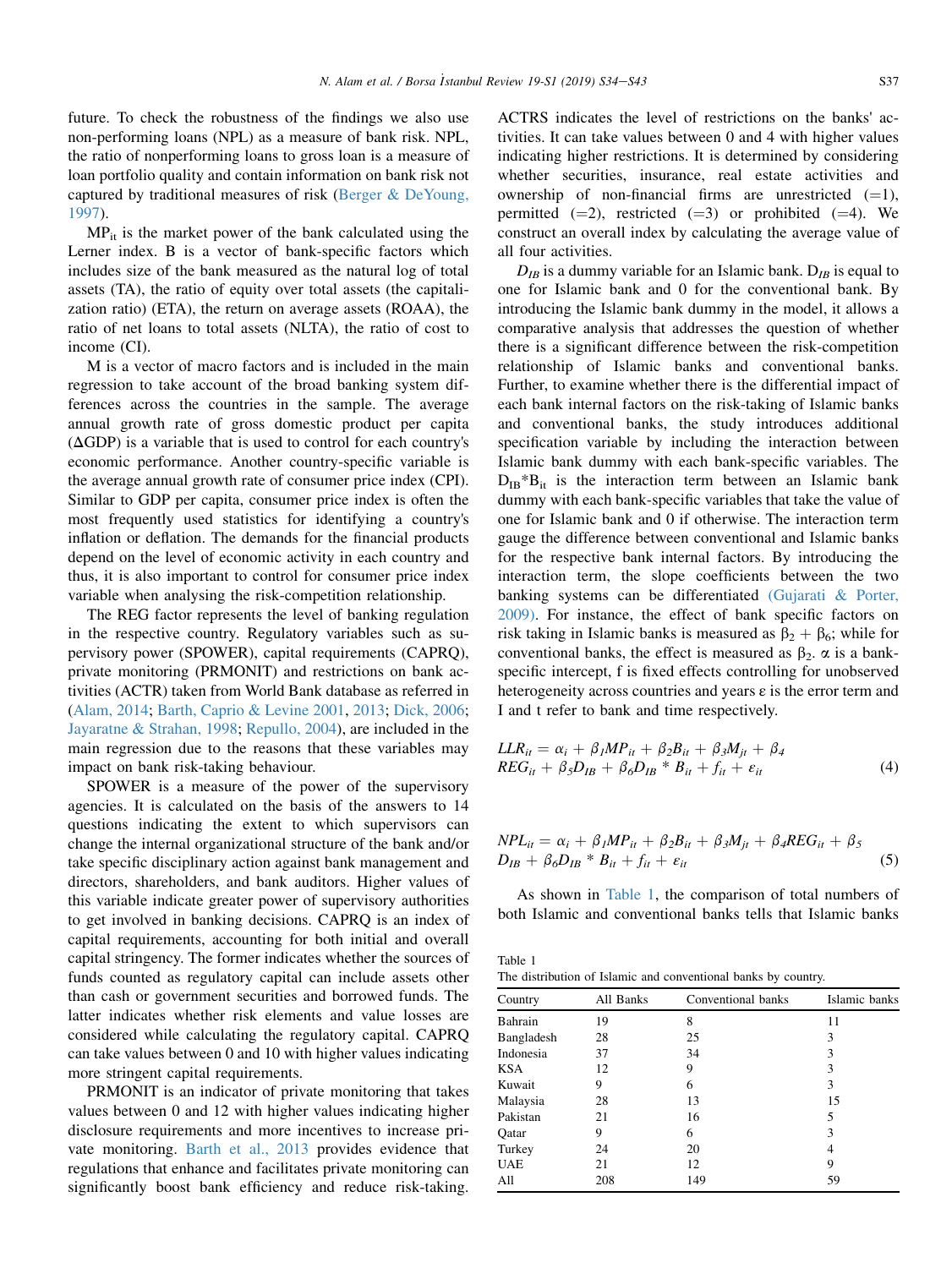dominate the banking systems in countries like Bahrain and Malaysia. The banking systems of other countries, however, can be seen as a developing one.

The significance of the Islamic banking in the banking sector can be shown in Table 2 which represent the allocation of total assets of both banking concepts. The table shows there is a significant increase in the size of the Islamic banking industry between 2006 and 2016. Conventional banking industry, however, has been decreased in size over the period, from 90.21 percent in 2006 to 84.48 percent in 2016. The growth rate of total assets of Islamic banking has increased significantly from 9.79 percent in 2006 to 15.52 percent in 2016.

[Table 3](#page-6-0) displays the descriptive statistics of banks by country. It is noted that in terms of total assets, conventional banks express an overall total asset of USD 13635.943 million, while Islamic banks, in general, show total assets of USD 5483.304 million. Islamic banks in KSA have the largest size in total assets (USD 20574.24 million), followed by Kuwait (USD 17375 million) and Qatar (USD 9399.81 million). On the other hand, conventional banks in KSA also has the largest share of total assets (USD 33439.4 million), followed by Malaysia (USD 28393.45 million) and UAE (USD 22956.1 million).

In terms of profitability ROAA, conventional banks made larger profits than Islamic banks in total (1.508 against 0.736) which show a contrasting result found by [Olson and Zoubi](#page-10-0) [\(2008\)](#page-10-0). Islamic banks in Qatar have a higher profitability (3.938), whereas Islamic banks in KSA, Kuwait and Turkey have a similar economic efficiency to conventional banks. Conventional banks are more profitable than Islamic banks might due to the reasons that conventional banks have higher net financing and better asset quality. Islamic banks express equity to total assets (ETA) significantly higher than conventional banks (16.398 against 14.948 for conventional banks). This is in line with the various conducts practised by both types of banks where Islamic banks engage more in equity dealings. Also, in terms of cost to income ratio, Islamic banks show a higher cost to income ratio than conventional banks (53.028 versus 49.706 for conventional banks), indicating Islamic banks are less efficient in controlling cost and increasing profits compared to conventional banks. However, the study conducted by [El-Gamal](#page-9-0) & [Inanoglu \(2005\)](#page-9-0) proves otherwise, where the authors discovered insignificant difference in efficiency between the two types of banks. In terms of net loans to total assets, conventional banks have a higher ratio for net loans to total assets than Islamic banks in total (56.496 against 49.401 for Islamic banks).

[Table 4](#page-6-0) presents the descriptive statistics of loan-loss reserve over the gross loan for the sample countries. The statistics show that average loan-loss reserve over the gross loan for overall Islamic banks is comparatively smaller than conventional banks, except two countries - Bangladesh and Malaysia. One possible explanation for why the average ratios of loan-loss reserve for Islamic banks are smaller than conventional banks in overall could be Islamic banks in worldwide are smaller in size compared to conventional banks [\(Chong](#page-9-0) & [Liu, 2009;](#page-9-0) [Alam 2012](#page-9-0), [2014](#page-9-0)). The average loan-loss reserve over gross loan ratio of Islamic banks for Bangladesh is 0.082 compared to 0.037 for conventional banks and for Malaysia; the average ratio of Islamic banks is 0.031 against 0.029 for conventional banks.

The cost function in Equation  $(1)$  is calculated for each bank in each year in order to allow the coefficients of the translog cost function to change over time. [Table 5](#page-6-0) presents the evolution of both HHI and Lerner index between 2006 and 2016 for both Islamic and conventional banks.

As illustrated in [Table 5,](#page-6-0) the Lerner index for Islamic banks did not show a clear-cut trend over the period. During the period  $2006-2008$ , the Lerner index for Islamic banks decreased from 0.32255 to 0.12992, indicating an increase in competition. The result makes sense since the competition for conventional banks decreased during this period because of the financial crisis and Islamic banks were preferred as an alternative financial service at that time. Islamic banks did not suffer major losses during financial crisis mainly due to their financing methods in which interest and all forms of speculation are prohibited and thus, boosting the competition for Islamic banks during this period [\(Perry](#page-10-0) & [Rehman 2011\)](#page-10-0). During the period 2006–2008, the Lerner index for conventional banks increased, indicating a minor reduction in competition in the conventional banking industry. This occurrence was followed by a reduction in the Lerner index during  $2009-2010$ , indicating an increase in competition. During  $2011-2016$ , the value of the Lerner index for conventional banks increased again showing a decline in competitive conditions. HHI score for both conventional and Islamic banks show that HHI in the Islamic banking is five times higher than the conventional banks.

[Table 6](#page-7-0), panel A present effect of competition on LLR of both Islamic and conventional banks. The results indicate that a large variation in risk-taking the behaviour of banks can be explained by market power and bank-specific factors namely; size, bank capitalization and profitability. All these factors account for 82.3% of the variability in the riskiness. The results show a positive relationship between the Lerner index

Table 2

|  | Distribution of total assets between conventional and Islamic banks. |
|--|----------------------------------------------------------------------|
|--|----------------------------------------------------------------------|

|                    | 2006          |       | 2009          |       | 2011          |       | 2013          |       | 2016          |       |
|--------------------|---------------|-------|---------------|-------|---------------|-------|---------------|-------|---------------|-------|
|                    | Million (USD) | $\%$  | Million (USD) | $\%$  | Million (USD) | $\%$  | Million (USD) | $\%$  | Million (USD) | $\%$  |
| Conventional banks | 1.197.910     | 90.21 | .855,779      | 86.25 | 2,356,262     | 85.90 | 2.784.361     | 85.04 | 3.245.259     | 84.48 |
| Islamic banks      | 130.061       | 9.79  | 295,866       | 13.75 | 386,738       | 14.10 | 489,765       | 14.96 | 578,676       | 15.52 |
| Total              | 1.327.972     |       | 2,151,646     |       | 2.742.999     |       | 3,274,126     |       | 3,823,935     |       |

Source: Bankscope database and author's own calculations.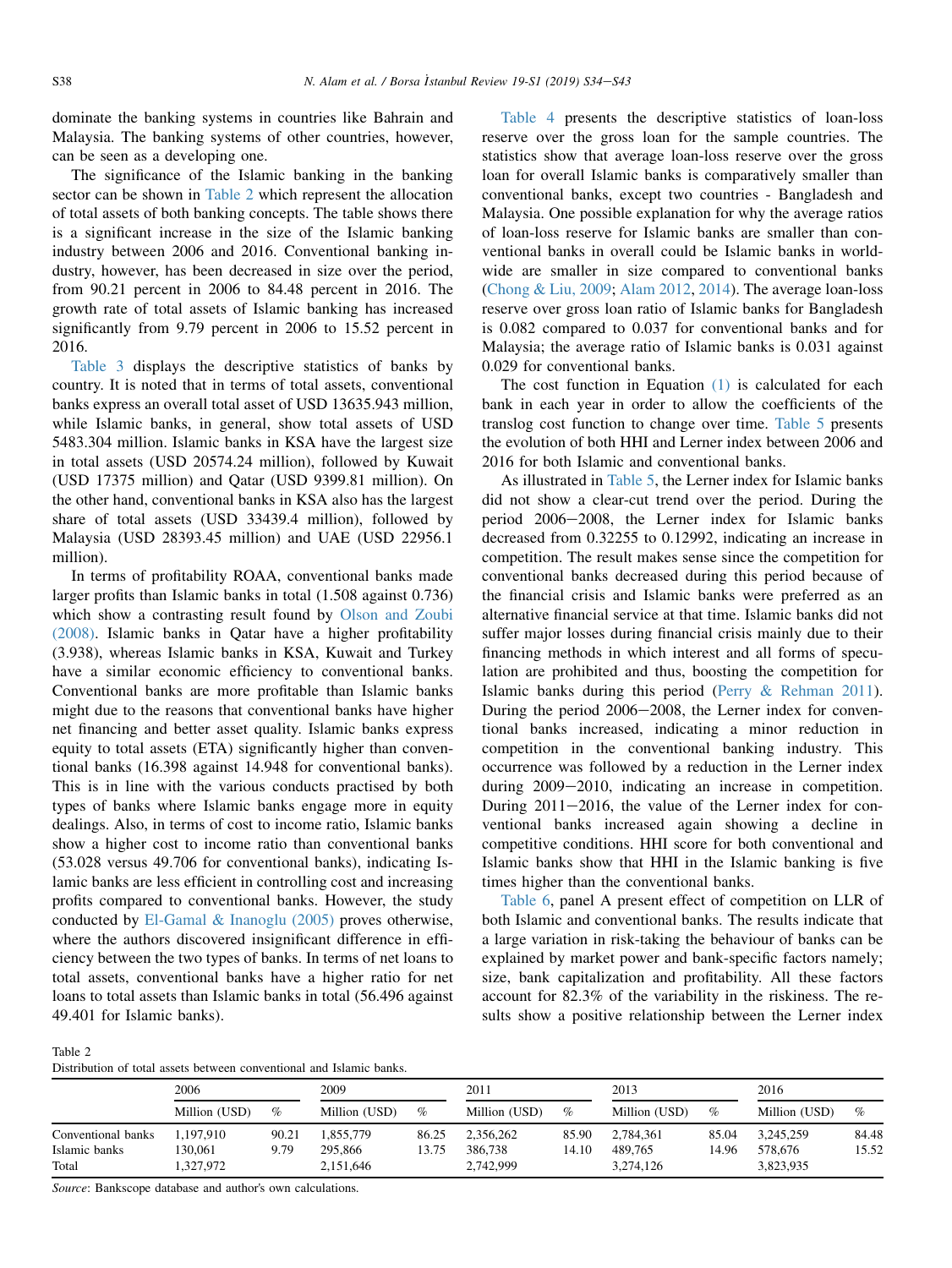<span id="page-6-0"></span>Table 3 Descriptive statistics of individual variables of banks by country.

|            |          | Islamic banks |            |             | Conventional banks |             |           |            |             |           |        |
|------------|----------|---------------|------------|-------------|--------------------|-------------|-----------|------------|-------------|-----------|--------|
|            |          | TA            | <b>ETA</b> | <b>ROAA</b> | CI                 | <b>NLTA</b> | TA        | <b>ETA</b> | <b>ROAA</b> | <b>CI</b> | NLTA   |
| Bahrain    | Mean     | 1532.929      | 30.000     | 0.573       | 63.131             | 28.618      | 11195.293 | 12.656     | 0.807       | 45.487    | 44.002 |
|            | Std. dev | 1228.343      | 25.407     | 7.381       | 94.652             | 24.500      | 11030.713 | 5.397      | 1.411       | 19.712    | 14.940 |
| Bangladesh | Mean     | 713.756       | $-12.136$  | $-2.126$    | 55.385             | 73.423      | 1759.323  | 7.563      | 1.131       | 48.318    | 65.004 |
|            | Std. dev | 577.037       | 30.702     | 6.375       | 39.291             | 7.543       | 1678.796  | 3.937      | 1.904       | 35.352    | 10.604 |
| Indonesia  | Mean     | 3998.317      | 6.260      | 0.886       | 56.312             | 63.646      | 6346.023  | 24.152     | 1.085       | 56.969    | 55.605 |
|            | Std. dev | 9593.824      | 2.673      | 0.569       | 24.236             | 25.557      | 12274.020 | 170.398    | 4.664       | 27.731    | 19.512 |
| <b>KSA</b> | Mean     | 20574.238     | 26.006     | 2.090       | 46.203             | 54.442      | 33439.393 | 13.313     | 2.273       | 35.624    | 57.162 |
|            | Std. dev | 24168.306     | 24.918     | 1.777       | 28.688             | 26.046      | 20292.632 | 2.950      | 1.636       | 11.181    | 6.946  |
| Kuwait     | Mean     | 17375.027     | 14.952     | 0.945       | 49.897             | 58.859      | 18699.792 | 12.206     | 1.424       | 29.788    | 60.691 |
|            | Std. dev | 19331.536     | 2.681      | 1.846       | 13.019             | 8.520       | 14081.600 | 3.053      | 1.655       | 7.197     | 7.009  |
| Malaysia   | Mean     | 3725.584      | 11.099     | 0.169       | 43.877             | 47.829      | 28393.452 | 7.530      | 1.105       | 42.520    | 56.848 |
|            | Std. dev | 3574.046      | 16.455     | 2.757       | 25.232             | 22.055      | 25127.364 | 1.969      | 0.488       | 10.084    | 12.738 |
| Pakistan   | Mean     | 725.488       | 21.025     | $-0.746$    | 105.007            | 40.781      | 4400.811  | 9.947      | 0.652       | 69.908    | 46.640 |
|            | Std. dev | 733.780       | 21.806     | 2.735       | 77.772             | 12.968      | 3780.212  | 6.654      | 1.994       | 59.423    | 10.430 |
| Qatar      | Mean     | 9399.808      | 25.522     | 3.938       | 21.303             | 56.725      | 17830.320 | 17.296     | 2.127       | 32.597    | 51.673 |
|            | Std. dev | 6061.767      | 16.796     | 1.859       | 7.568              | 14.526      | 25605.468 | 13.963     | 0.981       | 17.264    | 19.635 |
| Turkey     | Mean     | 6953.892      | 11.433     | 2.099       | 46.302             | 66.399      | 22365.469 | 18.954     | 2.948       | 55.814    | 54.422 |
|            | Std. dev | 3474.056      | 3.006      | 0.900       | 9.482              | 17.001      | 30228.716 | 19.169     | 4.886       | 24.845    | 20.593 |
| <b>UAE</b> | Mean     | 7376.446      | 15.256     | 1.310       | 43.524             | 55.349      | 22956.070 | 15.238     | 2.294       | 34.579    | 65.660 |
|            | Std. dev | 8341.061      | 14.557     | 4.394       | 49.190             | 26.884      | 24818.632 | 4.692      | 1.255       | 11.548    | 12.347 |
| Total      | Mean     | 5483.304      | 16.398     | 0.736       | 53.028             | 49.401      | 13635.943 | 14.948     | 1.508       | 49.706    | 56.496 |
|            | Std. dev | 9647.801      | 21.214     | 4.423       | 56.234             | 24.86       | 20825.459 | 81.942     | 3.208       | 32.077    | 16.48  |

Table 4

| Loan-loss reserve over gross loan of banks by country. |  |  |  |
|--------------------------------------------------------|--|--|--|
|--------------------------------------------------------|--|--|--|

|            | Average loan-loss reserve over gross loan by<br>country |                    |  |
|------------|---------------------------------------------------------|--------------------|--|
|            | Islamic banks                                           | Conventional banks |  |
| Bahrain    | 0.055                                                   | 0.074              |  |
| Bangladesh | 0.082                                                   | 0.037              |  |
| Indonesia  | 0.021                                                   | 0.022              |  |
| <b>KSA</b> | 0.022                                                   | 0.029              |  |
| Kuwait     | 0.047                                                   | 0.053              |  |
| Malaysia   | 0.031                                                   | 0.029              |  |
| Pakistan   | 0.031                                                   | 0.087              |  |
| Oatar      | 0.015                                                   | 0.016              |  |
| Turkey     | 0.022                                                   | 0.069              |  |
| <b>UAE</b> | 0.030                                                   | 0.036              |  |

Source: Bankscope database and author's own calculations.

Table 5 Year wise Market Power of Banks (HHI and Learner Index).

|      | <b>HHI</b> Deposit |        | <b>HHI</b> Loans |        |           | Lerner Index |  |
|------|--------------------|--------|------------------|--------|-----------|--------------|--|
|      | <b>IB</b>          | CB     | IB               | CB     | <b>IB</b> | CB           |  |
| 2006 | 0.2244             | 0.0378 | 0.2264           | 0.0374 | 0.3225    | 0.3116       |  |
| 2007 | 0.1039             | 0.0367 | 0.1089           | 0.0378 | 0.0847    | 0.3688       |  |
| 2008 | 0.0937             | 0.0314 | 0.0875           | 0.0320 | 0.1299    | 0.4944       |  |
| 2009 | 0.0825             | 0.0276 | 0.0845           | 0.0276 | 0.2930    | 0.4058       |  |
| 2010 | 0.1015             | 0.0260 | 0.1075           | 0.0268 | 0.1457    | 0.2068       |  |
| 2011 | 0.1125             | 0.0231 | 0.1201           | 0.0248 | 0.1125    | 0.2289       |  |
| 2012 | 0.1278             | 0.0254 | 0.1447           | 0.0279 | 0.0301    | 0.2138       |  |
| 2013 | 0.1345             | 0.0348 | 0.1505           | 0.0379 | 0.2446    | 0.2383       |  |
| 2014 | 0.1512             | 0.0414 | 0.1632           | 0.0402 | 0.2652    | 0.2528       |  |
| 2015 | 0.1627             | 0.0479 | 0.1674           | 0.0425 | 0.2521    | 0.2751       |  |
| 2016 | 0.1685             | 0.0519 | 0.1681           | 0.0465 | 0.2413    | 0.2862       |  |

Source: Bankscope database and author's own calculations. IB = Islamic banks;  $CB = Conventional$  banks.

and LLR. The results are in line with the "competitionfragility" view ([Hellmann et al., 2000;](#page-9-0) [Repullo, 2004;](#page-10-0) [Forssback](#page-9-0) & [Shehzad 2011](#page-9-0)) which implies that highly competitive environment induces banks to take on the riskier loan portfolio. In order to derive a high return and maintain their high market power banks tends to take on riskier projects. For country-specific variables (regression 2), it can be seen that the  $\Delta GDP$  has a negative effect on banks' risk-taking behaviour but found to be insignificant. CPI however, is positively associated to the overall banking sector risks. This finding indicates that the banking system will engage in more risks if there is an increase in the price level of consumer goods and services in the economy which can be due to the tight monetary situation in the country. Using the specification in regression 2 as the basic model, dummy for Islamic banks is added in regression 3. While controlling for bank-specific factors and macro factors, the coefficient of Islamic bank dummy measures whether there is any significant difference between risk-taking the behaviour of Islamic banks and conventional banks. The finding indicates that there is an evidence of the difference between riskiness in Islamic and conventional banks. The relationship between Lerner index as a measure of bank competition and bank risk-taking is negative for Islamic banks (regression 4). This can be due to the fact that Islamic banks play safe when it comes to the highly for islamic banks (regression 4). This can be due to the fact<br>that Islamic banks play safe when it comes to the highly<br>competitive environment. As suggested by "competition-sta-that Islamic banks play safe when it comes to the highly<br>competitive environment. As suggested by "competition-sta-<br>bility view" by [\(Boyd](#page-9-0) & [De Nicolo, 2005;](#page-9-0) [Boyd et al., 2009\)](#page-9-0). Islamic banks do not have many avenues to diversify their risk as they don't have access to the interbank markets and cannot obtain wholesale funding by paying interest rates, they tend to use their cash flows to build large buffers which reduces their risk-taking activity. In the case of TA, there is a positive and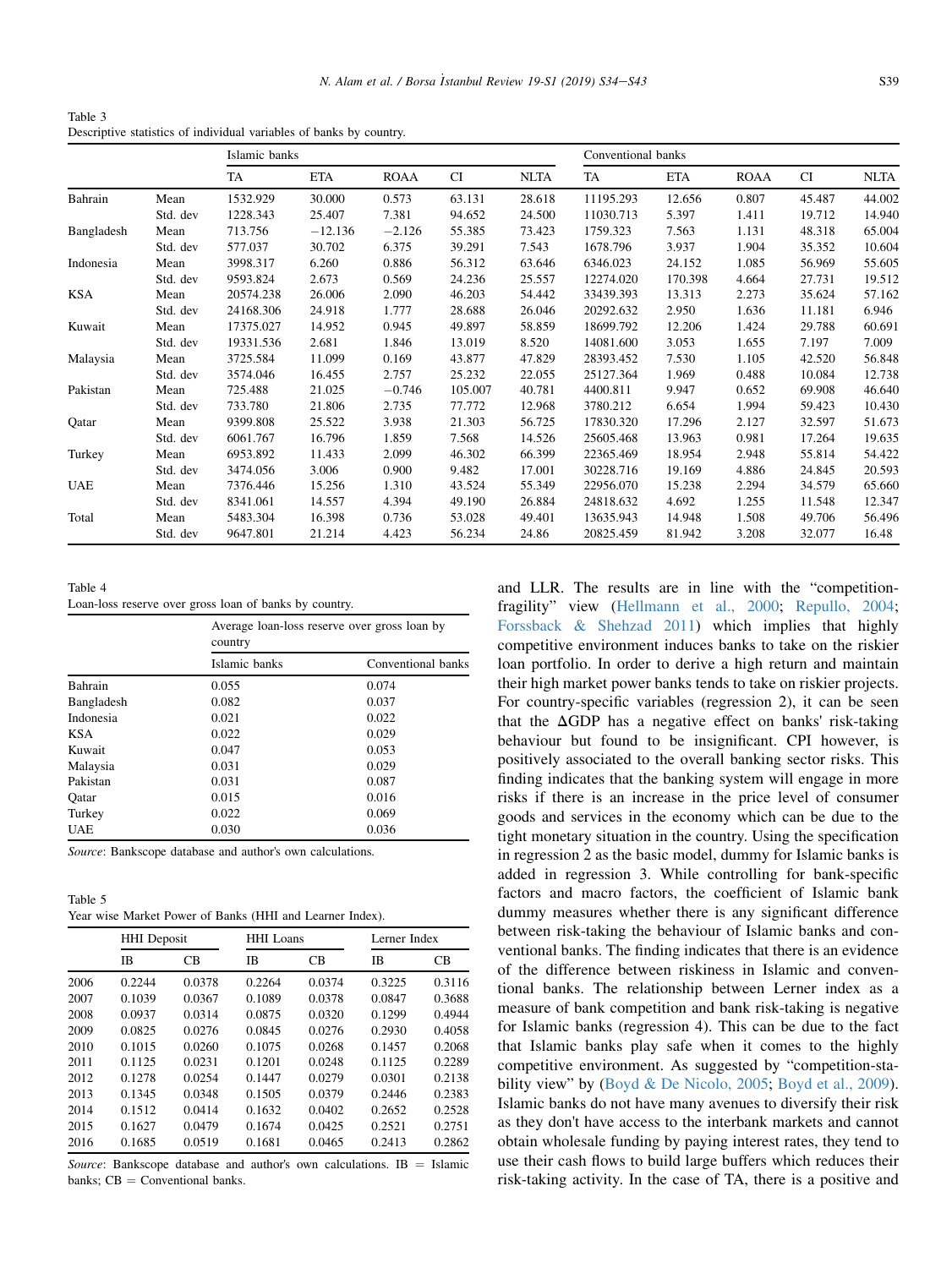Table 6 (continued)

#### <span id="page-7-0"></span>Table 6

Competition and Bank Risk-taking. Competition and bank risk-taking. Based upon an unbalanced panel of 59 Islamic banks and 149 conventional banks in 10 markets during the years  $2006 - 2015$  (1664 observations). In Panel A, the dependent variable is Loan Loss Reserve (LLR), and the regressions are run using bank fixed effects with time dummies. In Panel B, the dependent is Non-Performing Loans (NPL). Competition measures include the Lerner index. A larger value for Lerner index indicates a higher degree of market power. The equations are regressed by the fixed effect estimator using the Least Square Dummy Variable (LSDV) regression model. The LSDV is a pooled OLS with additional parameters for the country or/and year dummy variables (constant), and thus identical to the fixed effect estimator. The study uses LSDV with country and time fixed effect to absorb the unobserved heterogeneity across countries and years. There are basically five regression models. Regression (1) includes only bank-specific variables and regression (2) includes both bank-specific and macroeconomic variables. The base model is expanded by including additionally: (3) dummy Islamic bank; (4) interactive dummy Islamic bank\*bank-specific factor; and (5) level of bank regulation.

|                           | 1          | 2          | 3          | 4                  | 5           |
|---------------------------|------------|------------|------------|--------------------|-------------|
| Panel A: Dependent is LLR |            |            |            |                    |             |
| Market Power (MP)         | $0.272***$ | $0.272***$ |            | $0.268***0.203***$ | $0.162***$  |
|                           | (0.00)     | (0.00)     | (0.00)     | (0.00)             | (0.00)      |
| TA                        | $0.025**$  | $0.025**$  | $0.024**$  | 0.008              | 0.004       |
|                           | (0.03)     | (0.02)     | (0.02)     | (0.67)             | (0.33)      |
| <b>ETA</b>                | 0.013      | 0.013      | 0.013      | 0.011              | 0.014       |
|                           | (0.24)     | (0.20)     | (0.20)     | (0.25)             | (0.25)      |
| <b>ROAA</b>               | $-0.030$   | $-0.030$   | $-0.031$   | $-0.027$           | $-0.029$    |
|                           | (0.15)     | (0.15)     | (0.15)     | (0.15)             | (0.14)      |
| <b>NLTA</b>               | $0.028*$   | $0.028*$   | $0.028*$   | 0.029              | 0.007       |
|                           | (0.09)     | (0.09)     | (0.10)     | (0.11)             | (0.12)      |
| CI                        | 0.013      | 0.013      | 0.013      | 0.009              | $0.028*$    |
|                           | (0.21)     | (0.21)     | (0.21)     | (0.25)             | (0.08)      |
| <b>CPI</b>                |            | $0.008*$   | $0.008*$   | $0.008*$           | $0.002*$    |
|                           |            | (0.07)     | (0.07)     | (0.06)             | (0.06)      |
| $\Delta {\rm GDP}$        |            | $-0.005$   | $-0.002$   | $-0.003$           | 0.002       |
|                           |            | (0.36)     | (0.24)     | (0.30)             | (0.55)      |
| Dummy Islamic bank        |            |            | $0.014**$  | $0.345*$           | $0.452**$   |
|                           |            |            | (0.04)     | (0.06)             | (0.04)      |
| IB*MP                     |            |            |            | $-0.141***$        | $-0.230***$ |
|                           |            |            |            | (0.00)             | (0.00)      |
| IB*TA                     |            |            |            | $0.006**$          | $0.007**$   |
|                           |            |            |            | (0.04)             | (0.03)      |
| IB*ETA                    |            |            |            | $-0.003**$         | $-0.001*$   |
|                           |            |            |            | (0.02)             | (0.06)      |
| IB*ROAA                   |            |            |            | 0.008              | 0.065       |
|                           |            |            |            | (0.35)             | (0.19)      |
| <b>IB*NLTA</b>            |            |            |            | $0.019*$           | $0.019*$    |
|                           |            |            |            | (0.07)             | (0.07)      |
| IB*CI                     |            |            |            | $-0.006*$          | $-0.008*$   |
|                           |            |            |            | (0.06)             | (0.08)      |
| <b>SPOWER</b>             |            |            |            |                    | $0.032**$   |
|                           |            |            |            |                    | (0.04)      |
| <b>CAPRQ</b>              |            |            |            |                    | 0.011       |
|                           |            |            |            |                    | (0.25)      |
| <b>PRIMON</b>             |            |            |            |                    | 0.012       |
|                           |            |            |            |                    | (0.40)      |
| ACTR                      |            |            |            |                    | $-0.025*$   |
|                           |            |            |            |                    | (0.07)      |
| Constant                  | $1.243***$ | $2.169***$ | $2.154***$ | 1.948***           | 1.862***    |
|                           | (0.00)     | (0.00)     | (0.00)     | (0.00)             | (0.00)      |
| Time fixed effects        | Yes        | Yes        | Yes        | Yes                | Yes         |
| Country fixed effects     | Yes        | Yes        | Yes        | Yes                | Yes         |
| Adj. R-squared            | 0.823      | 0.826      | 0.826      | 0.842              | 0.841       |
| Observations              | 1164       | 1164       | 1164       | 1164               | 1164        |
| Panel B: Dependent is NPL |            |            |            |                    |             |
| Market Power (MP)         | $0.326***$ | $0.326***$ | $0.302**$  | $0.254**$          | $0.201***$  |
|                           | (0.00)     | (0.00)     | (0.03)     | (0.02)             | (0.00)      |
|                           |            |            |            |                    |             |

|                       | 1          | $\overline{c}$ | 3          | $\overline{4}$ | 5           |
|-----------------------|------------|----------------|------------|----------------|-------------|
| TA                    | $0.016**$  | $0.015**$      | $0.018**$  | 0.012          | 0.008       |
|                       | (0.02)     | (0.02)         | (0.02)     | (0.50)         | (0.30)      |
| <b>ETA</b>            | 0.045      | 0.028          | $0.020*$   | 0.015          | 0.017       |
|                       | (0.15)     | (0.17)         | (0.08)     | (0.20)         | (0.20)      |
| <b>ROAA</b>           | $-0.018**$ | $-0.020**$     | $-0.048*$  | 0.027          | 0.029       |
|                       | (0.05)     | (0.05)         | (0.08)     | (0.15)         | (0.14)      |
| <b>NLTA</b>           | $-0.015*$  | $-0.012*$      | $0.021*$   | 0.024          | 0.021       |
|                       | (0.06)     | (0.06)         | (0.10)     | (0.15)         | (0.15)      |
| <b>CI</b>             | $-0.026**$ | $-0.026**$     | $-0.025$   | $-0.03$        | $-0.017*$   |
|                       | (0.02)     | (0.03)         | (0.03)     | (0.15)         | (0.08)      |
| <b>CPI</b>            |            | 0.015          | 0.021      | 0.027          | 0.023       |
|                       |            | (0.50)         | (0.48)     | (0.16)         | (0.21)      |
| $\Delta GDP$          |            | $-0.025**$     | $-0.015*$  | $-0.027*$      | $-0.012*$   |
|                       |            | (0.04)         | (0.08)     | (0.08)         | (0.07)      |
| Dummy Islamic bank    |            |                | $0.027**$  | $0.28**$       | $0.32**$    |
|                       |            |                | (0.02)     | (0.03)         | (0.03)      |
| $IB*MP$               |            |                |            | $-0.251***$    | $-0.260***$ |
|                       |            |                |            | (0.00)         | (0.00)      |
| IB*TA                 |            |                |            | $0.028**$      | $0.014**$   |
|                       |            |                |            | (0.03)         | (0.03)      |
| IB*ETA                |            |                |            | $-0.022**$     | $-0.005*$   |
|                       |            |                |            | (0.02)         | (0.07)      |
| IB*ROAA               |            |                |            | $-0.005$       | $-0.025$    |
|                       |            |                |            | (0.24)         | (0.15)      |
| <b>IB*NLTA</b>        |            |                |            | 0.045          | 0.021       |
|                       |            |                |            | (0.14)         | (0.13)      |
| $IB*CI$               |            |                |            | $-0.014*$      | $-0.018*$   |
|                       |            |                |            | (0.06)         | (0.06)      |
| <b>SPOWER</b>         |            |                |            |                | $0.043**$   |
|                       |            |                |            |                | (0.01)      |
| <b>CAPRQ</b>          |            |                |            |                | 0.127       |
|                       |            |                |            |                | (0.17)      |
| <b>PRIMON</b>         |            |                |            |                | 0.031       |
|                       |            |                |            |                | (0.12)      |
| ACTR                  |            |                |            |                | $-0.011**$  |
|                       |            |                |            |                | (0.04)      |
| Constant              | 1.482***   | $2.252***$     | $2.231***$ | $1.821***$     | 1.782***    |
|                       | (0.00)     | (0.00)         | (0.00)     | (0.00)         | (0.00)      |
| Time fixed effects    | Yes        | Yes            | Yes        | Yes            | Yes         |
| Country fixed effects | Yes        | Yes            | Yes        | Yes            | Yes         |
| Adj. R-squared        | 0.852      | 0.858          | 0.863      | 0.865          | 0.891       |
| Observations          | 1164       | 1164           | 1164       | 1164           | 1164        |

Note: p-values in parentheses, \*\*\*, \*\*, \* indicate significant sign at 1%, 5% and 10% respectively.

significant result on both Islamic and conventional banks. The results show that large banks of both types seem to take on more risks and have a higher loan-loss reserve since large banks are harder to control and thus, engage in riskier activif in the risks and nave a fingler foan-loss reserve since large<br>banks are harder to control and thus, engage in riskier activ-<br>ities. This finding is supported by the "too-big-to-fail" view from ([Boyd](#page-9-0) & [Runkle, 1993](#page-9-0); [Mishkin, 1999\)](#page-10-0) where bigger banks dare to take on more risks since they will not fail easily. ETA, however, shows a negative and significant result for Islamic banks, but a positive and insignificant result for conventional banks. Banks with higher equity on hand tends to have more prudent risk-taking behaviour and thus have a lower loan-loss reserve as stated by [\(Berger et al., 2009;](#page-9-0) [Saurina](#page-10-0) [et al., 2007\)](#page-10-0). This is true for Islamic banks where the banks hold more equity due to the practice of profit and loss sharing contracts and high risks can be offset by higher equity capital.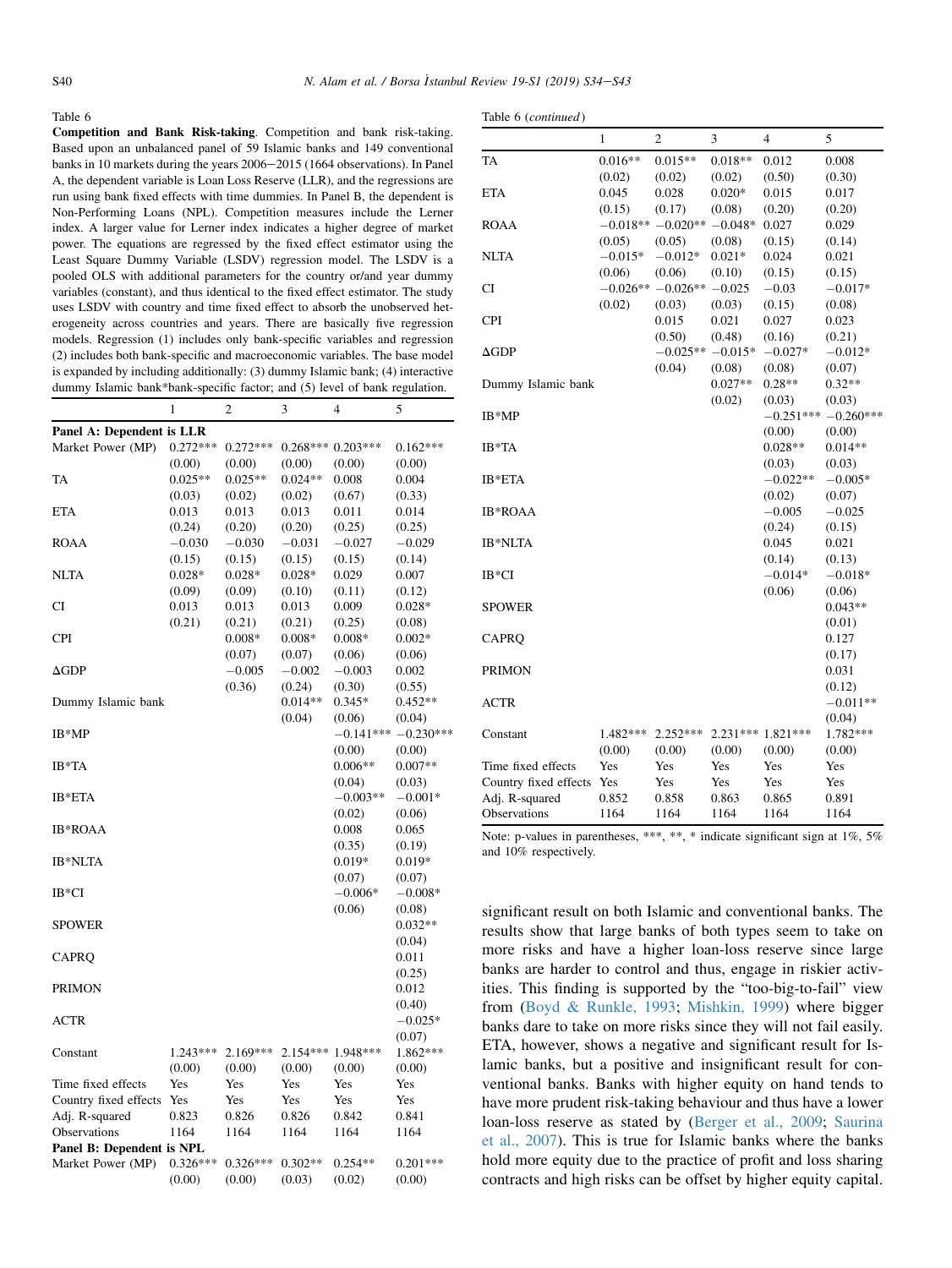For the regulatory variables, it can be stated that SPOWER has a positive association with risk-taking. These results are supported by studies conducted by [Allen](#page-9-0) & [Gale \(2000\)](#page-9-0) and [Levine \(2003\)](#page-9-0). With respect to CAPRQ and PRIMON, the results are positive and statistically insignificant. The insignificant results for both CAPRQ and PRIMON are not in line with the findings by [Repullo \(2004\)](#page-10-0) and [Konishi and Yasuda](#page-9-0) [\(2004\)](#page-9-0) which suggested that capital requirements and private monitoring take on as a hugely significant role in banks' risktaking behaviour. In the case of last regulatory variable, ACTR shows a negative and significant relationship between loanloss reserves for banks which imply that if restrictions are imposed by regulators on bank activities; banks will tend to undertake less risky undertakings since higher activity restrictions result in lower loan-loss reserve which is in line with the findings of [Claessens and Laeven \(2004\).](#page-9-0)

[Table 6](#page-7-0), panel B shows our results using nonperforming loans to total loans as our proxy for loan portfolio risk. The results in the panel B validates the findings of the panel A and also increases the explanatory power of the model which can be seen from increased adjusted R square. The findings imply a positive relationship between proxy of market power and NPLs. This suggests that more market power is associated with significantly higher overall risk-taking behaviour. The results lend support to the "competition fragility" view that an increase in competition in banking is likely to erode the franchise value of firms and encourage banks to increase their overall risk exposure. With respect to ROAA, it is observed that a negative and significant result which indicate that higher margin and profits earned by banks can lower the nonperforming loans of banks, ultimately, reducing banks' risktaking behaviours [\(Olson](#page-10-0) & [Zoubi, 2008\)](#page-10-0). Panel B shows that CI has a statistically significant and negative impact on both Islamic and conventional banks. This is in contrast with the results estimated in Panel A. For country-specific variables, it can be seen that the  $\Delta$ GDP has a statically significant negative impact highlighting that banks take on more risks when the growth rate of GDP per capita within an economy slows down.

Regulatory variables show similar relationships as found in panel A, thus validating the outcome and the relationships proposed earlier. All regressions present consistent results for almost all variables indicating that our specifications models are robust. Findings validated structural differences in the risktaking the behaviour of conventional and Islamic banks under different competitive environment. While conventional banks aking the behaviour of conventional and islamic banks under<br>different competitive environment. While conventional banks<br>are found to be the supporter of "competition-fragility view", Interent competitive environment. While conventional banks<br>are found to be the supporter of "competition-fragility view",<br>Islamic banks tend to incline more towards "competition-staare round to<br>Islamic bank<br>bility view".

According to [Arellano and Bond \(1991\),](#page-9-0) fixed effects LSDV might be inefficient, which necessitates the exploitation of orthogonality conditions that exist between the lagged values of the dependent variable and the disturbance term through the use of an additional instrument in the model. Thus to overcome the endogeneity issue, we conducted a robustness check of our findings by using a two-step system GMM method. The results are reported in Table 7. The results are to a great degree consistent with the earlier findings. All bankspecific variables have the same signs as in the previous results. There are, however, slight differences in the statistical significance of these variables.

#### 4. Conclusion and implications

Our results regarding the risk-competition relationship suggest that bank competition have a negative association for Islamic banks risk-taking behaviour in contrast with the pos-"itive association for conventional banks. Under the traditional competition-fragility" view, more bank competition erodes market power, decreases profit margins, and results in reduced franchise value. This encourages banks to take on more risk to increase returns. The findings also confirm the reasoning that

| Table<br>× |  |
|------------|--|
|------------|--|

Robustness test using two step.

| Robustness Check- Two-Step GMM |            |            |
|--------------------------------|------------|------------|
|                                | <b>LLR</b> | <b>NPL</b> |
| Market Power (MP)              | $0.460***$ | $0.375**$  |
|                                | (.1563)    | (.1652)    |
| TA                             | 0.102      | 0.674      |
|                                | (.189)     | (.523)     |
| <b>ETA</b>                     | 0.486      | 0.482      |
|                                | (.468)     | (.465)     |
| <b>ROAA</b>                    | $-0.168$   | $-1.235$   |
|                                | (.101)     | (.375)     |
| <b>NLTA</b>                    | 0.012      | .102       |
|                                | (.118)     | (.187)     |
| <b>CI</b>                      | 0.287      | $-0.173*$  |
|                                | (.528)     | (.078)     |
| <b>CPI</b>                     | 0.004      | 0.302      |
|                                | (0.010)    | (.237)     |
| $\triangle$ GDP                | 0.146      | $-0.179*$  |
|                                | (.139)     | (.184)     |
| Dummy Islamic bank             | $0.003**$  | $0.014**$  |
|                                | (.001)     | (0.006)    |
| IB*MP                          | $-0.027**$ | $-0.018**$ |
|                                | (.013)     | (0.009)    |
| IB*TA                          | 0.104      | $0.055**$  |
|                                | (.041)     | (.021)     |
| IB*ETA                         | $-0.069*$  | $-0.177*$  |
|                                | (.043)     | (.112)     |
| IB*ROAA                        | 0.309      | $-0.124$   |
|                                | (.2354)    | (.301)     |
| <b>IB*NLTA</b>                 | $0.212*$   | $-0.170$   |
|                                | (.116)     | (.103)     |
| IB*CI                          | $-0.521*$  | $-0.805*$  |
|                                | (.187)     | (0.327)    |
| <b>SPOWER</b>                  |            |            |
| <b>CAPRO</b>                   |            |            |
| <b>PRIMON</b>                  |            |            |
| <b>ACTR</b>                    |            |            |
| Constant                       | 2.891 ***  | 3.001***   |
|                                | (0.598)    | (0.158)    |
| Time fixed effects             | Yes        | Yes        |
| Country fixed effects          | Yes        | Yes        |
| AR (1) P-value                 | 0.008      | 0.031      |
| AR (2) P-value                 | 0.537      | 0.402      |
| Hansen J- P-value              | 0.827      | 0.729      |

The \*\*\*, \*\*, and \* represent p-values of 0.01, 0.05, and 0.10. Robust standard errors are reported in the parentheses.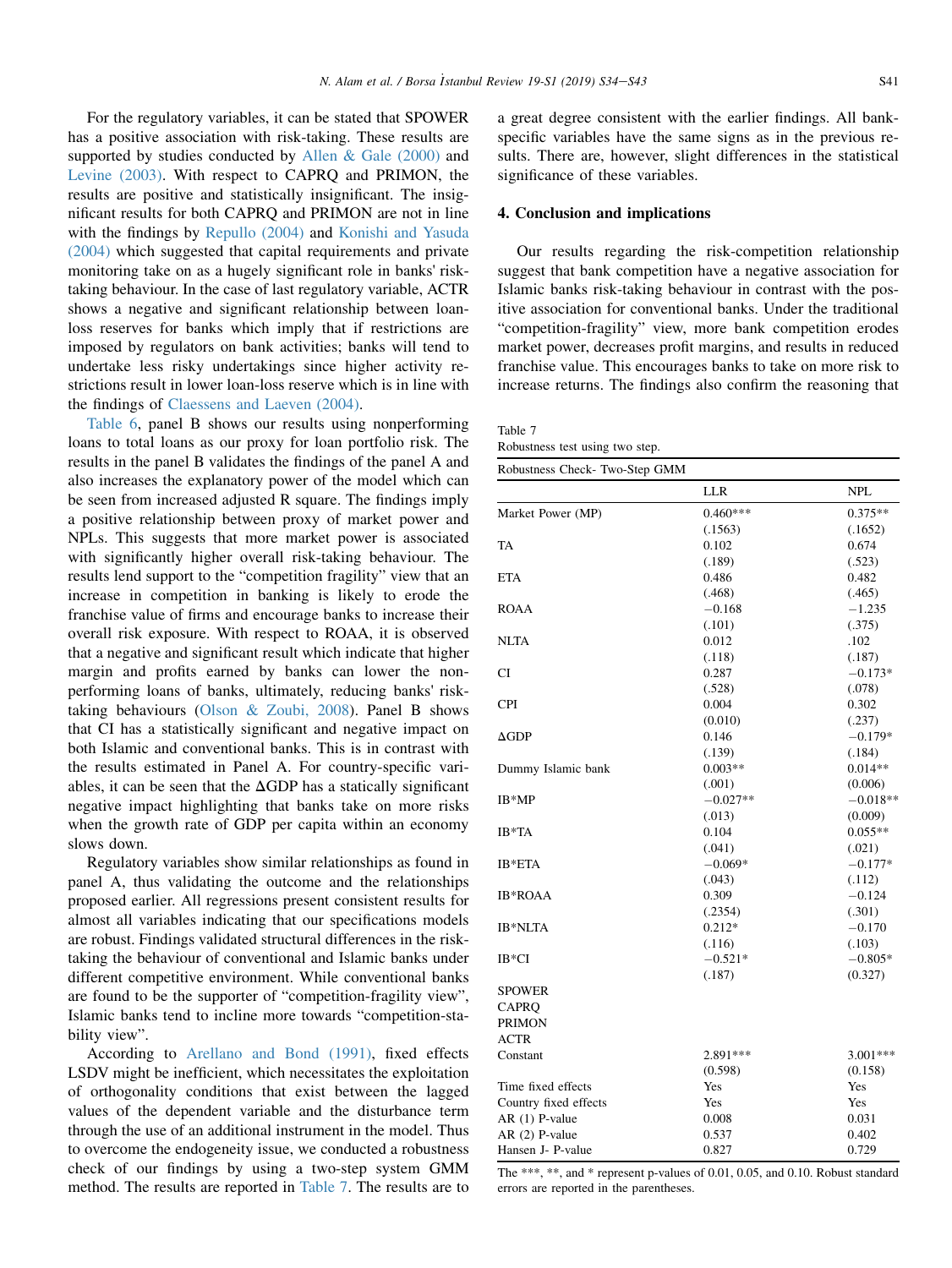<span id="page-9-0"></span>Islamic banks have a strong incentive to engage in market segments where the degree of competition is low in order to achieve higher rates of return.

The study found that Islamic banks have lower market power compared to conventional banks as supported by [Weill](#page-10-0) [\(2011\)](#page-10-0) and different from the findings by (Kuran, 2004; [Sahut](#page-10-0) [et al., 2011](#page-10-0)). It is also clear that both Islamic and conventional banks with larger size tend to take on more risks since the total assets have a significant positive relationship between loanloss reserves for both bank types. Islamic banking, however, with their religious based system allow them to hold more equity and more profitable than conventional banks and thus, have a lower loan-loss reserve. Conventional banks, on the other hand, are more efficient in controlling costs than Islamic banks and hence, have a lower loan-loss reserve.

This paper has significant implications for policymakers including central banks and other international agencies operating in countries where dual-banking systems coexist. This study will enable researchers and relevant organizations to understand the market power of each type of banks and how the varying degrees of market power could impact banks' risktaking behaviour of the two types of banks. The findings from this research will be of high use for government policy for countries with the highly dual-banking environment in implementing a policy such as licensing of new Islamic and conventional banks as the results provide particular implications that the policymakers could employ for the management and regulation of the banks.

#### Conflicts of interest

None declared.

#### References

- [Alam, N. \(2012\). Efficiency and risk-taking in dual banking system: Evidence](http://refhub.elsevier.com/S2214-8450(18)30138-8/sref1) from emerging markets. [International Review of Business Research Pa](http://refhub.elsevier.com/S2214-8450(18)30138-8/sref1)pers,  $8(4)$ ,  $94-111$ .
- [Alam, N. \(2014\). Regulations and bank risk taking in dual banking countries.](http://refhub.elsevier.com/S2214-8450(18)30138-8/sref2) Journal of Banking Regulation,  $15(2)$ ,  $105-116$  $105-116$ .
- Allen, F., & Gale, D. (2000). [Comparing financial systems](http://refhub.elsevier.com/S2214-8450(18)30138-8/sref69). Cambridge, MA: **MIT Press**
- [Allen, F., & Gale, D. \(2004\). Competition and financial stability.](http://refhub.elsevier.com/S2214-8450(18)30138-8/sref3) Journal of [Money, Credit and Banking](http://refhub.elsevier.com/S2214-8450(18)30138-8/sref3), 453-[480.](http://refhub.elsevier.com/S2214-8450(18)30138-8/sref3)
- [Arellano, M., & Bond, S. \(1991\). Some tests of specification for panel data:](http://refhub.elsevier.com/S2214-8450(18)30138-8/sref73) [Monte Carlo evidence and an application to employment equations.](http://refhub.elsevier.com/S2214-8450(18)30138-8/sref73) [Review of Economic Studies, 58](http://refhub.elsevier.com/S2214-8450(18)30138-8/sref73), 277-[298.](http://refhub.elsevier.com/S2214-8450(18)30138-8/sref73)
- [Barth, J. R., Caprio, G., & Levine, R. \(2001\).](http://refhub.elsevier.com/S2214-8450(18)30138-8/sref4) The regulation and supervision [of banks around the world: A new database](http://refhub.elsevier.com/S2214-8450(18)30138-8/sref4) (Vol. 2588). World Bank [Publications](http://refhub.elsevier.com/S2214-8450(18)30138-8/sref4).
- [Barth, J. R., Caprio, G., & Levine, R. \(2013\). Bank regulation and supervision](http://refhub.elsevier.com/S2214-8450(18)30138-8/sref5) in 180 countries from 1999 to 2011. [Journal of Financial Economic Policy,](http://refhub.elsevier.com/S2214-8450(18)30138-8/sref5)  $5, 111 - 219.$  $5, 111 - 219.$  $5, 111 - 219.$  $5, 111 - 219.$  $5, 111 - 219.$
- Beck, T., Demirgüç[-Kunt, A., & Levine, R. \(2006\). Bank concentration,](http://refhub.elsevier.com/S2214-8450(18)30138-8/sref6) [competition, and crises: First results.](http://refhub.elsevier.com/S2214-8450(18)30138-8/sref6) Journal of Banking & [Finance, 30](http://refhub.elsevier.com/S2214-8450(18)30138-8/sref6)(5),  $1581 - 1603$  $1581 - 1603$  $1581 - 1603$ .
- [Berger, A. N., & DeYoung, R. \(1997\). Problem loans and cost efficiency in](http://refhub.elsevier.com/S2214-8450(18)30138-8/sref7) commercial banks. [Journal of Banking](http://refhub.elsevier.com/S2214-8450(18)30138-8/sref7) & [Finance, 21](http://refhub.elsevier.com/S2214-8450(18)30138-8/sref7), 849-[870](http://refhub.elsevier.com/S2214-8450(18)30138-8/sref7).
- [Berger, A. N., Klapper, L. F., & Turk-Ariss, R. \(2009\). Bank competition](http://refhub.elsevier.com/S2214-8450(18)30138-8/sref8) and financial stability. [Journal of Financial Services Research, 35](http://refhub.elsevier.com/S2214-8450(18)30138-8/sref8)(2),  $99 - 118.$  $99 - 118.$  $99 - 118.$  $99 - 118.$
- [Boyd, J. H., & De Nicolo, G. \(2005\). The theory of bank risk taking and](http://refhub.elsevier.com/S2214-8450(18)30138-8/sref11) competition revisited. The Journal of Finance,  $60(3)$ , 1329-[1343](http://refhub.elsevier.com/S2214-8450(18)30138-8/sref11).
- [Boyd, J. H., De Nicol](http://refhub.elsevier.com/S2214-8450(18)30138-8/sref12)ó, G., & Al Jalal, A. M. (2006). Bank risk-taking and [competition revisited: New theory and new evidence](http://refhub.elsevier.com/S2214-8450(18)30138-8/sref12). International Mon[etary Fund.](http://refhub.elsevier.com/S2214-8450(18)30138-8/sref12)
- [Boyd, J. H., De Nicol](http://refhub.elsevier.com/S2214-8450(18)30138-8/sref13)ò[, G., & Al Jalal, A. M. \(2009\).](http://refhub.elsevier.com/S2214-8450(18)30138-8/sref13) Bank competition, risk [and asset allocations \(No. 2009-2143\)](http://refhub.elsevier.com/S2214-8450(18)30138-8/sref13). International Monetary Fund.
- [Boyd, J. H., & Runkle, D. E. \(1993\). Size and performance of banking firms:](http://refhub.elsevier.com/S2214-8450(18)30138-8/sref14) Testing the predictions of theory. [Journal of Monetary Economics, 31](http://refhub.elsevier.com/S2214-8450(18)30138-8/sref14)(1),  $47 - 67$  $47 - 67$ .
- [Chong, B. S., & Liu, M. H. \(2009\). Islamic banking: Interest-free or interest](http://refhub.elsevier.com/S2214-8450(18)30138-8/sref18)based? Pacific-Basin Finance Journal,  $17(1)$ ,  $125-144$  $125-144$ .
- Cihak, M., & Hesse, H. (2008). [Islamic banks and financial stability: An](http://refhub.elsevier.com/S2214-8450(18)30138-8/sref19) empirical analysis[. International Monetary Fund.](http://refhub.elsevier.com/S2214-8450(18)30138-8/sref19)
- [Claessens, S., & Laeven, L. \(2004\). What drives bank competition? Some](http://refhub.elsevier.com/S2214-8450(18)30138-8/sref21) international evidence. [Journal of Money, Credit and Banking](http://refhub.elsevier.com/S2214-8450(18)30138-8/sref21),  $563 - 583.$  $563 - 583.$  $563 - 583.$  $563 - 583.$
- [Demsetz, R. S., Saidenberg, M. R., & Strahan, P. E. \(1996\). Banks with](http://refhub.elsevier.com/S2214-8450(18)30138-8/sref23) [something to lose: The disciplinary role of franchise value.](http://refhub.elsevier.com/S2214-8450(18)30138-8/sref23) Federal Reserve Bank of New York Economic Policy Review,  $2(2)$ ,  $1-14$ .
- [Dick, A. A. \(2006\). Nationwide branching and its impact on market structure,](http://refhub.elsevier.com/S2214-8450(18)30138-8/sref25) [quality, and bank performance.](http://refhub.elsevier.com/S2214-8450(18)30138-8/sref25) The Journal of Business, 79(2), 567-[592.](http://refhub.elsevier.com/S2214-8450(18)30138-8/sref25)
- quanty, and bank performance. The Journal of Dusiness, 19(2), 301–392.<br>[El-Gamal, M. A., & Inanoglu, H. \(2005\). 'Inefficiency and heterogeneity in](http://refhub.elsevier.com/S2214-8450(18)30138-8/sref26)<br>[Turkish banking: 1990](http://refhub.elsevier.com/S2214-8450(18)30138-8/sref26)–2000'. [Journal of Applied Econometrics, 20](http://refhub.elsevier.com/S2214-8450(18)30138-8/sref26)(5),  $641 - 664.$  $641 - 664.$  $641 - 664.$  $641 - 664.$
- EY. (2016). World Islamic Banking Competitiveness Report 2016. Available at [https://www.ey.com/Publication/vwLUAssets/ey-world-islamic-banking](https://www.ey.com/Publication/vwLUAssets/ey-world-islamic-banking-competitiveness-report-2016/%24FILE/ey-world-islamic-banking-competitiveness-report-2016.pdf)[competitiveness-report-2016/%24FILE/ey-world-islamic-banking](https://www.ey.com/Publication/vwLUAssets/ey-world-islamic-banking-competitiveness-report-2016/%24FILE/ey-world-islamic-banking-competitiveness-report-2016.pdf)[competitiveness-report-2016.pdf.](https://www.ey.com/Publication/vwLUAssets/ey-world-islamic-banking-competitiveness-report-2016/%24FILE/ey-world-islamic-banking-competitiveness-report-2016.pdf) Accessed on 10 April, 2018.
- Forssbæck, J., & Shehzad, C. T. (2011). [Competition and bank risk-taking](http://refhub.elsevier.com/S2214-8450(18)30138-8/sref27)-[an](http://refhub.elsevier.com/S2214-8450(18)30138-8/sref27) empirical study[. Available at: SSRN 1929112.](http://refhub.elsevier.com/S2214-8450(18)30138-8/sref27)
- [Fung](http://refhub.elsevier.com/S2214-8450(18)30138-8/sref28)áčová[, Z., Solanko, L., & Weill, L. \(2014\). Does competition influence](http://refhub.elsevier.com/S2214-8450(18)30138-8/sref28) [the bank lending channel in the Euro area?](http://refhub.elsevier.com/S2214-8450(18)30138-8/sref28) Journal of Banking & [Finance,](http://refhub.elsevier.com/S2214-8450(18)30138-8/sref28)  $49.356 - 366.$  $49.356 - 366.$  $49.356 - 366.$
- [Gonzalez, L. O., Razia, A., Milagros, V. B., & Sestayo, R. L. \(2017\).](http://refhub.elsevier.com/S2214-8450(18)30138-8/sref30) [Competition, concentration and risk taking in the banking sector in MENA](http://refhub.elsevier.com/S2214-8450(18)30138-8/sref30) countries. [Research in International Business and Finance, 42](http://refhub.elsevier.com/S2214-8450(18)30138-8/sref30), 591-[604.](http://refhub.elsevier.com/S2214-8450(18)30138-8/sref30)
- [Gujarati, D. N., & Porter, D. C. \(2009\).](http://refhub.elsevier.com/S2214-8450(18)30138-8/sref68) Basic Econometrics (5th ed.). Boston, [MA: McGraw Hill.](http://refhub.elsevier.com/S2214-8450(18)30138-8/sref68)
- [Hassan, M. K., & Aliyu, S. \(2018\). A contemporary survey of Islamic banking](http://refhub.elsevier.com/S2214-8450(18)30138-8/sref32) literature. [Journal of Financial Stability, 34](http://refhub.elsevier.com/S2214-8450(18)30138-8/sref32), 12-[43](http://refhub.elsevier.com/S2214-8450(18)30138-8/sref32).
- [Hellmann, T. F., Murdock, K. C., & Stiglitz, J. E. \(2000\). Liberalization, moral](http://refhub.elsevier.com/S2214-8450(18)30138-8/sref33) [hazard in banking, and prudential regulation: Are capital requirements](http://refhub.elsevier.com/S2214-8450(18)30138-8/sref33) enough? [American Economic Review](http://refhub.elsevier.com/S2214-8450(18)30138-8/sref33), 147-[165](http://refhub.elsevier.com/S2214-8450(18)30138-8/sref33).
- [Ireta, R. \(2012\). Market power in the Czech banking sector.](http://refhub.elsevier.com/S2214-8450(18)30138-8/sref35) Journal of Competitiveness,  $4(1)$ ,  $143-155$  $143-155$ .
- [Jayaratne, J., & Strahan, P. E. \(1998\). Entry restrictions, industry evolution,](http://refhub.elsevier.com/S2214-8450(18)30138-8/sref36) [and dynamic efficiency: Evidence from commercial banking.](http://refhub.elsevier.com/S2214-8450(18)30138-8/sref36) The Journal [of Law and Economics, 41](http://refhub.elsevier.com/S2214-8450(18)30138-8/sref36), 239.
- [Jim](http://refhub.elsevier.com/S2214-8450(18)30138-8/sref37)é[nez, G., Lopez, J. A., & Saurina, J. \(2013\). How does competition affect](http://refhub.elsevier.com/S2214-8450(18)30138-8/sref37) bank risk-taking? [Journal of Financial Stability, 9](http://refhub.elsevier.com/S2214-8450(18)30138-8/sref37)(2), 185-[195.](http://refhub.elsevier.com/S2214-8450(18)30138-8/sref37)
- [Kabir, M. N., & Worthington, A. C. \(2017\). 'The 'competition](http://refhub.elsevier.com/S2214-8450(18)30138-8/sref38)-[stability/](http://refhub.elsevier.com/S2214-8450(18)30138-8/sref38) fragility' [nexus: A comparative analysis of Islamic and conventional](http://refhub.elsevier.com/S2214-8450(18)30138-8/sref38) banks'. [International Review of Financial Analysis, 50](http://refhub.elsevier.com/S2214-8450(18)30138-8/sref38), 111-[128.](http://refhub.elsevier.com/S2214-8450(18)30138-8/sref38)
- [Keeley, M. C. \(1990\). Deposit insurance, risk, and market power in banking.](http://refhub.elsevier.com/S2214-8450(18)30138-8/sref39) [The American Economic Review](http://refhub.elsevier.com/S2214-8450(18)30138-8/sref39), 1183-[1200](http://refhub.elsevier.com/S2214-8450(18)30138-8/sref39).
- [Konishi, M., & Yasuda, Y. \(2004\). Factors affecting bank risk taking: Evidence](http://refhub.elsevier.com/S2214-8450(18)30138-8/sref40) from Japan. [Journal of Banking](http://refhub.elsevier.com/S2214-8450(18)30138-8/sref40) & Finance,  $28(1)$ ,  $215-232$ .
- [Kuran, T. \(2004\). Why the Middle East is economically underdeveloped:](http://refhub.elsevier.com/S2214-8450(18)30138-8/sref41) [Historical mechanisms of institutional stagnation.](http://refhub.elsevier.com/S2214-8450(18)30138-8/sref41) Journal of Economic [Perspectives](http://refhub.elsevier.com/S2214-8450(18)30138-8/sref41), 71-[90.](http://refhub.elsevier.com/S2214-8450(18)30138-8/sref41)
- [Lerner, A. P. \(1934\). The concept of monopoly and the measurement of mo](http://refhub.elsevier.com/S2214-8450(18)30138-8/sref71)nopoly. Review of Economic Studies,  $1, 157-175$ .
- [Leroy, A., & Lucotte, Y. \(2017\). Is there a competition-stability trade-off in](http://refhub.elsevier.com/S2214-8450(18)30138-8/sref42) European banking? [Journal of International Financial Markets, In](http://refhub.elsevier.com/S2214-8450(18)30138-8/sref42)[stitutions and Money, 46](http://refhub.elsevier.com/S2214-8450(18)30138-8/sref42), 199-[215](http://refhub.elsevier.com/S2214-8450(18)30138-8/sref42).
- Levine, R. (2003). [More on finance and growth: More finance, more growth?](http://refhub.elsevier.com/S2214-8450(18)30138-8/sref43) [\(Vol. 85\). Federal Reserve Bank of St. Louis Review \(July/August 2003\).](http://refhub.elsevier.com/S2214-8450(18)30138-8/sref43)